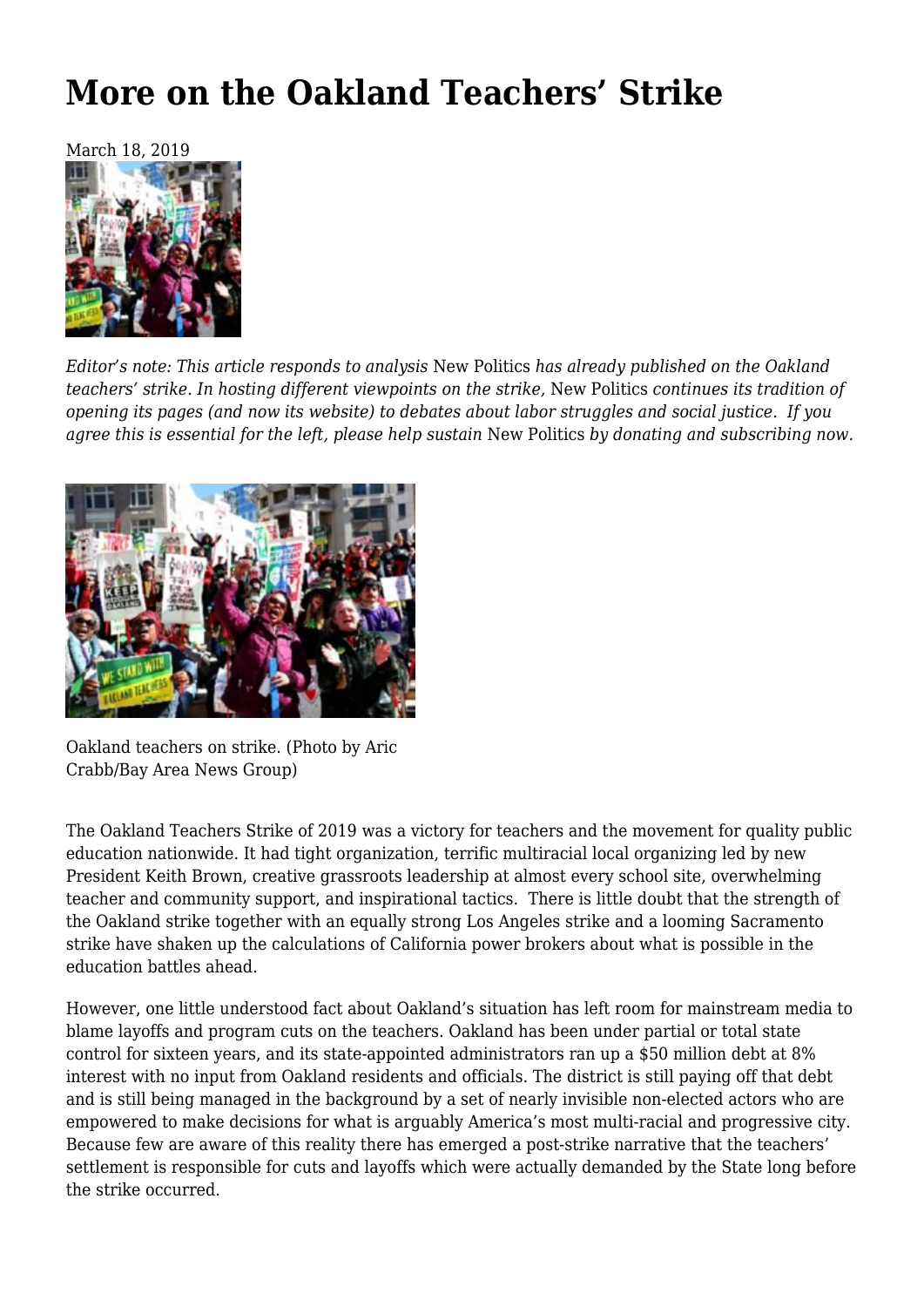Oakland's struggle with state control has important implications for every urban district, and every education-related union. The loss of local control gives state controllers the ability to demand layoffs and cuts and even to impose union contracts.

In 1988, a year after Oakland elected a majority African-American school board, a set of corporateoriented Democratic politicians started trying to take over the district. Due to the courageous leadership of then school-board President Sylvester Hodges and a very small coalition of oppositional residents, the district was saved from state control for 15 years by maintaining a balanced budget and ignoring the racism of a state government far whiter than many of the cities it dominates. It is the only instance, I believe, where a district has been able to fight off state control.

Soon after Director Hodges retired from the Board, a powerful State Senator, Don Perata, set his sights on state take-over. As I wrote in the S.F. Chronicle at the time, "Perata has a long-term plan for building a political machine powered in part with school district resources — the contracts, jobs and programs that he can steer in the direction of his allies and potential allies." (Feb. 16, 2000)

In 2003 Perata succeeded in getting a take-over bill (SB 39) through the California state legislature based on a debatable deficit. The school board had all its power taken away, and a state administrator, Randy Ward, trained in the superintendent's academy sponsored by real estate developer, Eli Broad, took over the school district.

The financial position of the district got worse every year the state was in charge, going from what was approximately a 39 million dollar debt to an 89 million debt, all of it spent by state administrators. When a local district is said to have an unbalanced budget the punishment is state take over. But, when the state makes the district's deficit worse, who get punished? Not the state overseers obviously.

Local control was supposedly returned to the district in 2009, but in fact, a state trustee and the Bakersfield-based Fiscal Crisis Management Assistance Team (FCMAT) have continued to have authority over district decisions.

What was the impact of state control on the strike? The district has claimed that the strike is responsible for possible layoffs of other workers that may occur next year. In fact, the extra \$50 million spent by state administrators with no input from Oaklanders would have prevented many layoffs and cuts.

And what about the teacher demands? Is an 11% raise enough? Given that the State had the power to impose a contract with no raise, it should be considered a big victory. Is a 5-month moratorium on school closures enough? No, but given that school closures is one of FCMAT's biggest priorities, it is a victory, especially if teachers and community spend that five months organizing against those closures, and the Oakland Education Association has already declared that it intends to do just that.

Few people in Oakland are fully aware of the extent of the state's control. The community and the union were not able to win on preventing program cuts, because the state had already mandated that they must occur. FCMAT CEO Michael Fine told the school board in October 2018 "You will make these cuts or they will be made for you" referring to \$20 million in program and personnel cuts being demanded of the district.

And it does not take a conspiracy theorist to note that the displacement of African-Americans from Oakland and the closure of schools with a disproportionate number of African-American students are more than a coincidence. The power to close schools, a major demand of FCMAT, is an important aspect of gentrification. The schools attended by Oakland's long-term residents are being made to